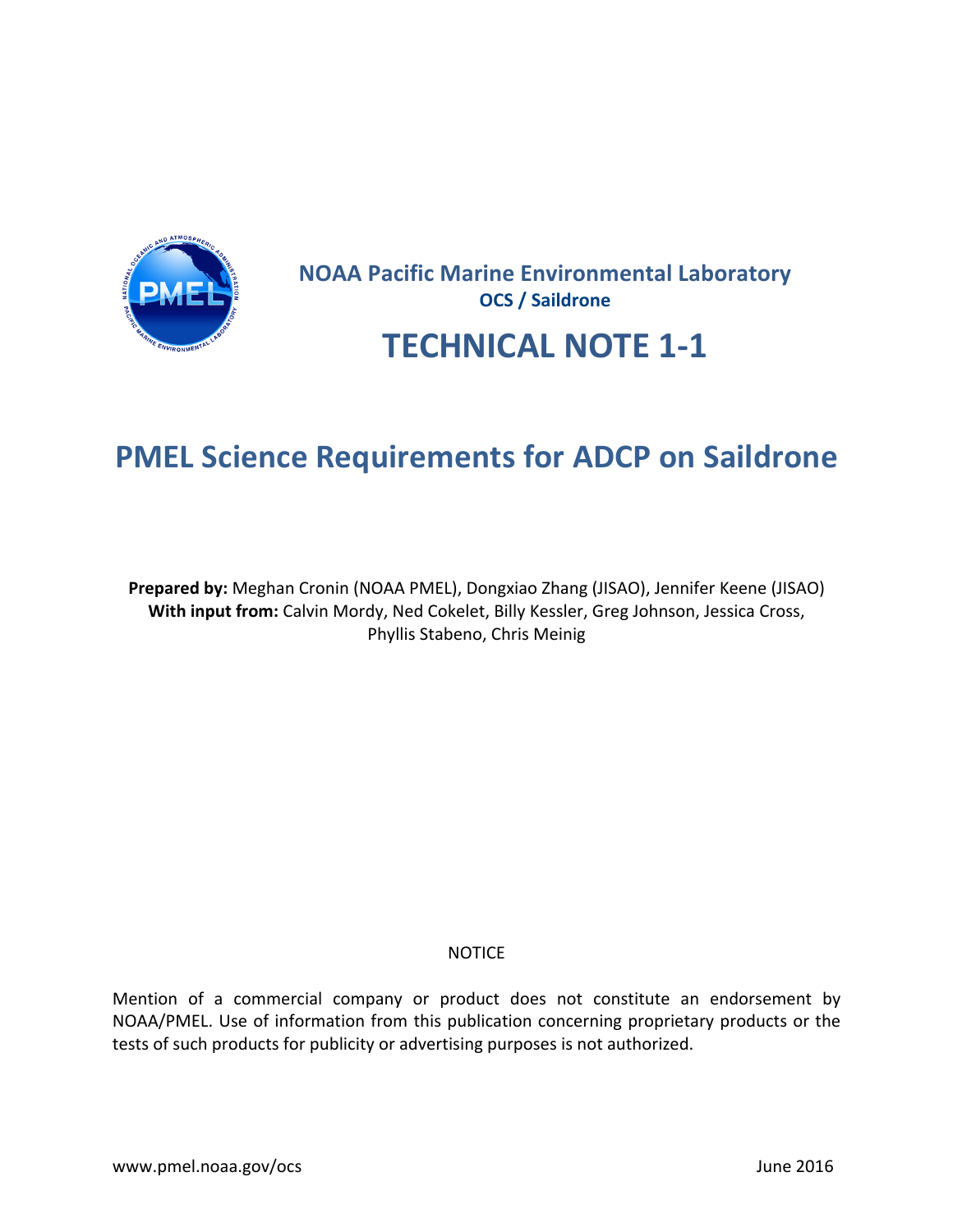### **Introduction**

The purpose of this report is to identify the type of applications in which the ADCP might be used, and the type of upper ocean current structures that we hope to observe with the Saildrone. Our sources are from studies published in various scientific journals. Our goal is to determine what depth range is needed (including the desired top bin depth), the minimum and maximum bin sizes necessary to resolve the currents and its shear, the required temporal resolution, and the desired accuracy of the measurement. These requirements will then guide decisions for sensor choice and configuration.

## **Potential Applications for Saildrone**

In the present Global Ocean Observing Systems, the ability to measure currents is limited. Estimates of the mean equatorial circulation are based on extrapolated data, as ship based and moored ADCPs cannot measure the currents in the upper 20m. The shallow keel of the Saildrone makes it a platform uniquely capable of measuring currents near the surface.

It is expected that the Saildrone will sometimes be used in combinations with other platforms (e.g., underwater gliders), and sometimes as the sole platform for a given mission.

*Application 1: Saildrone as a sole platform for an air-sea interaction survey mission* As a sole platform on a survey mission, it will be important to observe the currents directly involved in air-sea interaction, and currents that may affect the performance of the Saildrone platform. For examples of the types of currents we are interested in observing, see Section 3.

### Application 2: Saildrone used in combination with underwater gliders

Using the geostrophic thermal wind shear equation, it may be possible to use data from density transects made by underwater gliders to compute the vertical shear in the geostrophic currents, in the direction perpendicular to the transect. These shear profiles can then be converted into absolute current profiles, if used in combination with data from a Saildrone. The Saildrone would provide information about the near-surface ageostrophic wind-forced currents, and a reference for the geostrophic currents.

*Required:* To provide a reference for the glider currents, the depth range of the Saildrone currents must be deeper than the ageostrophic Ekman layer. Ekman depth, *D*, is the e-folding scale of the ageostrophic wind response and is computed as  $D = \sqrt{2\nu/f}$ , where v is the eddy viscosity and *f* is the Coriolis parameter, which depends upon latitude. Assuming a viscosity of  $16 \times 10^{-3}$  m<sup>2</sup>/s, at a latitude of 2° N, D = 80m, while at 30° N, the Ekman depth is 21m. For this purpose, it would be good for the ADCP range to be 2-3 times deeper than the Ekman Depth. To resolve the ageostrophic Ekman spiral in the layer  $D$ , the ADCP bins should be 4m or smaller. If the primary goal is to provide a reference for the geostrophic shears, a larger ADCP bin size could be used.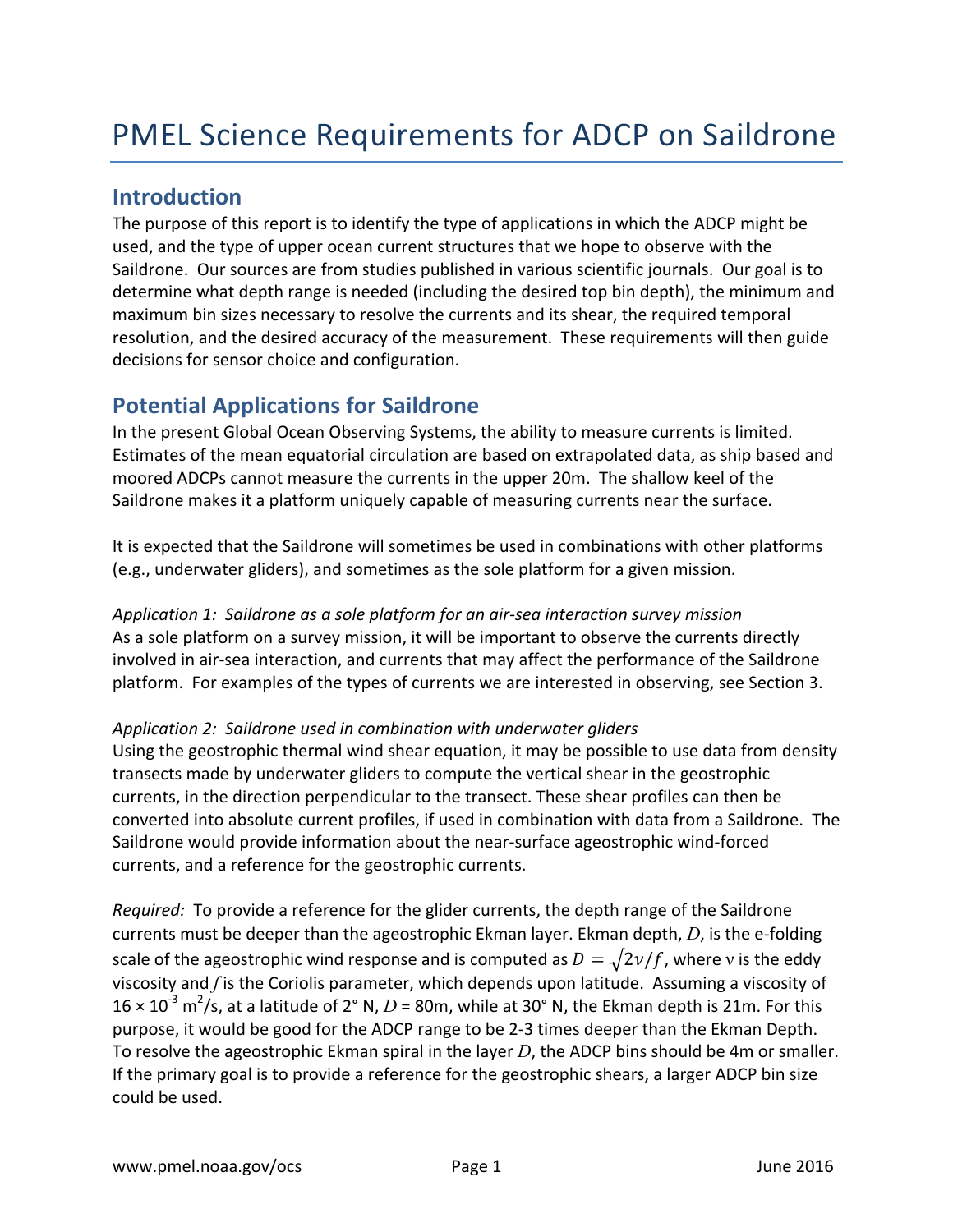### **Types of currents structures expected to be observed by Saildrone**

With the ADCP on the Saildrone, we will be able to observe the total (geostrophic + ageostrophic) upper ocean currents. Geostrophic currents are generally large-scale quasisteady currents, and can be computed based upon density gradients, if a reference current is available. Thus for broad scales, away from the equator, these geostrophic currents can often be computed through the Argo array.

Ageostrophic currents are the portion of the total currents that are not in geostrophic balance. The ageostrophic portion of the current allows the geostrophic currents to vary with time. Currents that are directly wind-forced, or are rapidly varying, or are associated with a vertical velocity are ageostrophic. Ageostrophic currents can be large near the surface and in strong frontal regions associated with eddies and jets.

The following are examples of ageostrophic currents that occur on a variety of time scales. These types of currents must generally be measured by current meters and/or current profilers.

#### **Tropical overturning cell**

Over the long-term mean, the Trade Wind forcing results in poleward near-surface Ekman (ageostrophic) flow and upwelling along the equator. The zonal tilt in the thermocline gives rise to a return (equator-ward) geostrophic flow below this. Using shipboard ADCP data, Johnson, Firing and McPhaden (JPO 2001) show that the poleward Ekman flow extends to a depth of 50-80 m (Figure 1).

Since the shallowest ship based ADCP measurement was at 20m, the currents above 20m were extrapolated by assuming that shear was uniform above 25m. With this assumption, about half the transport of this poleward flow lies above 13m, all of which was extrapolated. Hopefully with the Saildrone ADCP, we will be able to directly measure this poleward flow.



Figure 1: Vertical-meridional sections based on centered 2° latitude linear fits to data taken from 170° to 95°W, regardless of longitude. (a) Meridional velocity,  $v(10^{-2} \text{ m/s})$ , CI 2, positive (northward) shaded. (b) Standard error **of** v,  $e_v$  (10<sup> $\text{-}2$ </sup> m/s), CI<sub>1</sub>,  $|v| > e_v$  shaded. (Figure from Johnson, *et al.*, 2001)

*Requirement:* Top bin at or above 5m. Bottom bin at or below ~80m. Bin size of at most 8-10m. Accuracy of 2 cm/s needed, but this may be achieved through repeat sections.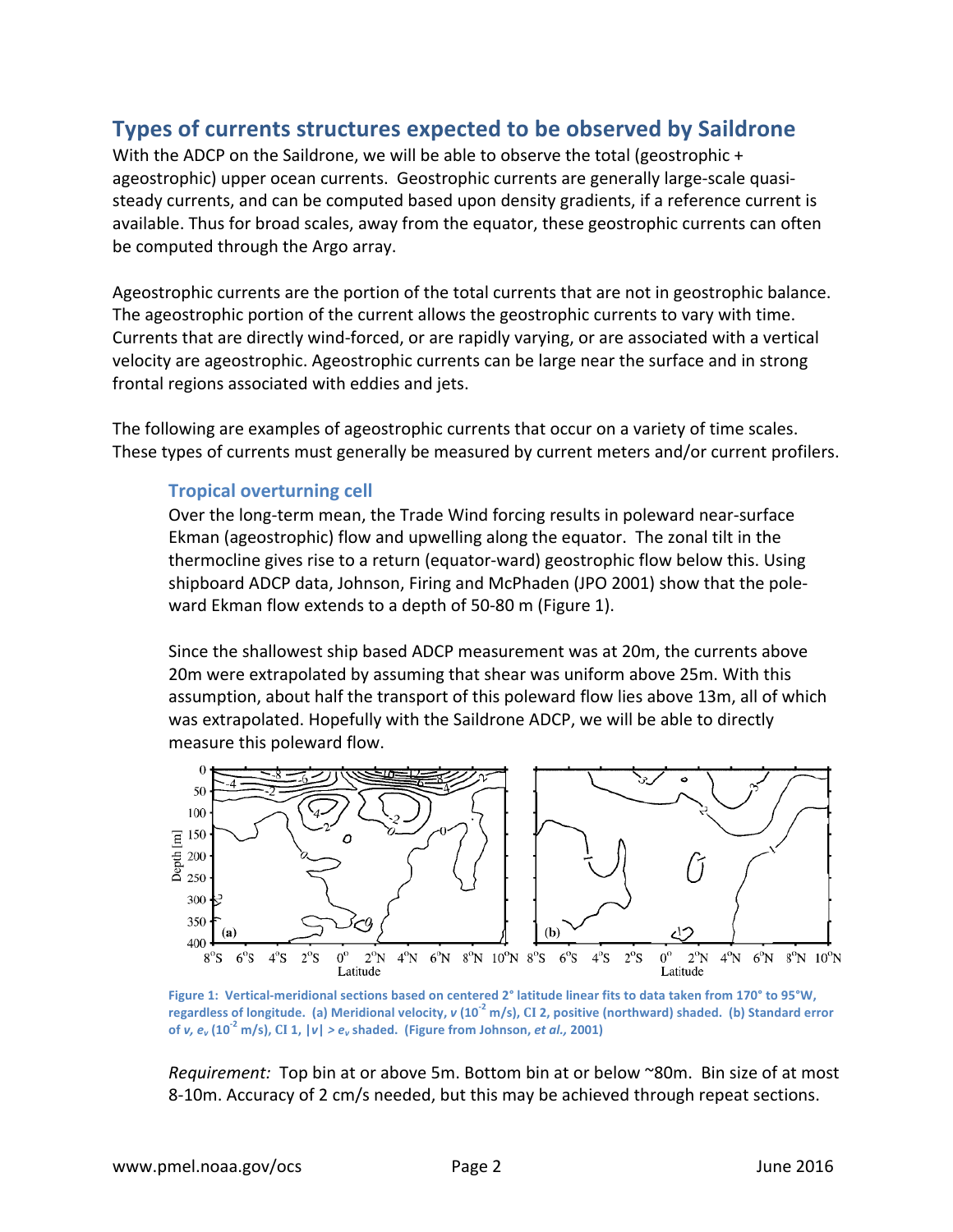### Diurnal variations in regions with sunny days and low winds

On sunny days with low winds, wind-forced currents can be trapped near the surface by the high near-surface afternoon stratification. This was shown by Cronin and Kessler  $(2009)$  at  $2°N$ , 140°W. Currents relative to 25m were composited into a diurnal cycle and overlaid upon the temperature composite diurnal cycle, shown in Figure 2.



Figure 2: Mean diurnal composite (24 May 2004 - 7 Oct 2004) of wind (blue vectors), temperature (color shading), and currents relative to 25m (black vectors). (Figure from Cronin and Kessler, 2009)

If the ADCP bin size is 8m, then basically all of the area of interest will reside in the first bin. This is probably one of the strongest arguments for wanting a bin size of 4m. In order to resolve the currents in a single section, the accuracy must be near 2 cm/s.

# **Near-inertial oscillation shears at the mixed layer base at a mid-latitude site**

Wind forcing of currents that occurs extremely rapidly  $(\sim 1 \text{ day})$ , or forcing associated with a moving storm (rotating locally clockwise in the northern hemisphere, or anticlockwise in southern hemisphere near the local inertial period), can generate very large inertial oscillations at the surface that propagate into the deeper ocean through near inertial internal gravity waves.

Figure 3, from Cronin et al. 2013, is based on mixed layer depth observations from the PMEL KEO mooring, KEO near-surface current meter observations from June-Nov 2005, and observations from an upward-looking ADCP on a nearby KESS mooring. At the base of the mixed layer, large shears can develop on inertial timescales (right) as well as on longer time scales (left). Within a mixed layer where the surface is turbulent, shears are generally minimal.



**Figure 3:** (Left) 5-day smoothed shear. (Right) Amplitude of the shear near the inertial oscillation frequency, estimated from a complex demodulation. Shear has units of  $s<sup>-1</sup>$ , and daily mixed layer depth is shown as a black line. **(Figure from Cronin,** *et al***., 2013)**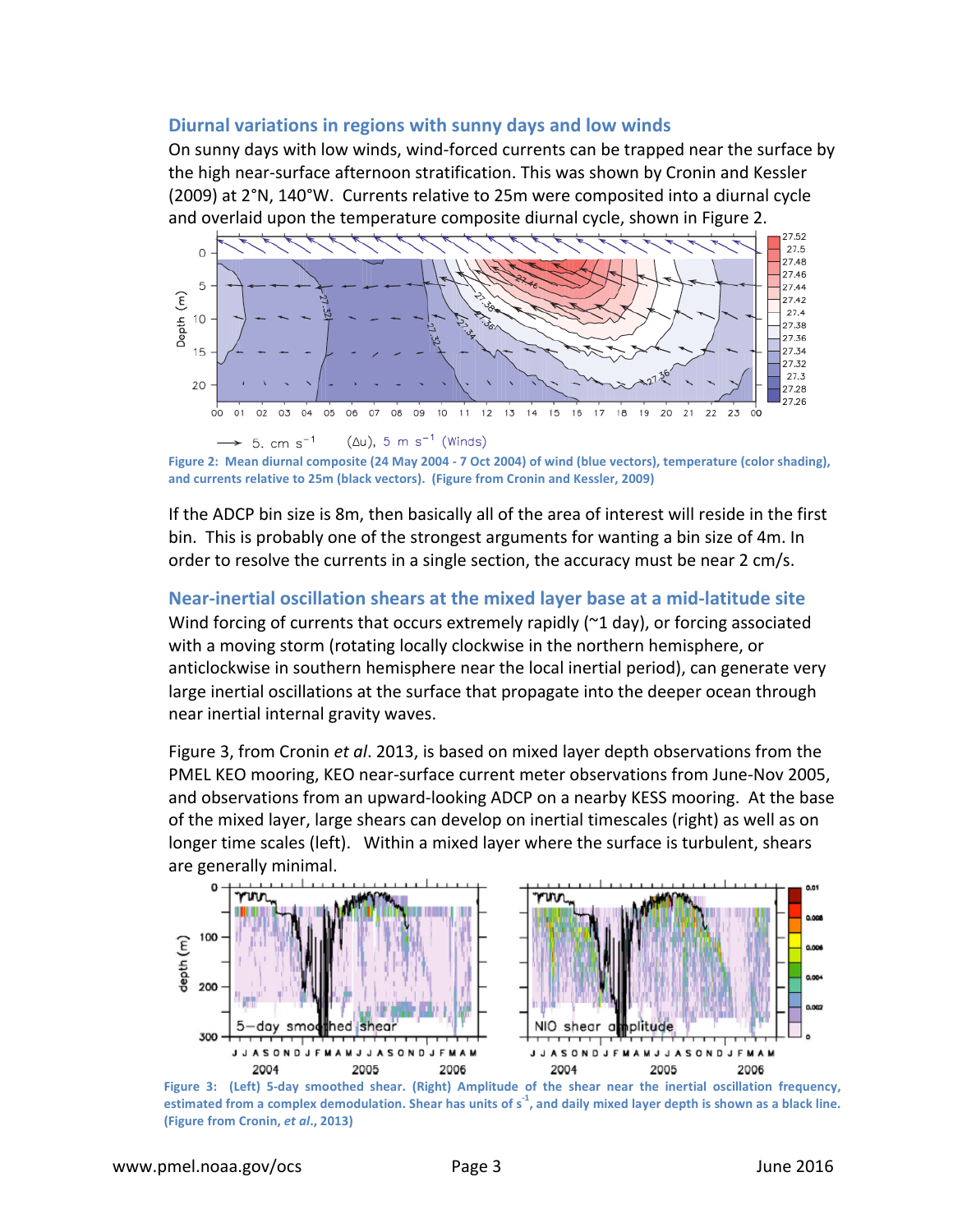At the KEO site, the mixed layer depth can become very deep ( $\degree$ 300m) during winter. This is because the site is in a Subtropical mode water formation (ventilating) region. These regions are generally found on the equator side of the western boundary current extensions into the interior ocean. Away from ventilating or deep convection sites, wintertime mixed layers are generally no deeper than  $\sim$ 100m. Summertime mixed layers can be less than 10m deep on sunny days with low winds, but are generally around 20m deep.

Shears are calculated from derivatives of the current velocity. Since the error in a derivative quantity will increase as the separation distance between measurement points decreases, measurements from an ADCP with a larger bin size will produce a shear value with a lower error. This provides reasoning for a larger bin size. However, a larger bin may miss small-scale vertical shears. The KESS ADCP used for the plots in Figure 3 had 10m bins.

#### **Velocities in a western boundary current system**

Strong western boundary currents can extend down to a depth of 1000m. Equatorward of their core, the relative vorticity of the jet is weak and the currents are generally in geostrophic balance. This portion of their vertical structure (Figure 4) can be faithfully estimated from temperature  $(T)$  and salinity  $(S)$ measurements by CTD and Argo float profiles, provided that reference velocities can be directly measured from other platforms, or from the inferred transit speed at the parking depth. Argo floats alone are likely unable to resolve the geostrophic portion of the jet, as there are generally too few Argo floats in these high current regions to properly measure the density gradient, and thus geostrophic currents. 

With a transit speed much faster than most other unmanned vessels, the Saildrone equipped with an ADCP is the ideal platform





**x**  $10^{-10}$   $\text{m}^{\text{-}1}\text{s}^{\text{-}1}$  isopleths associated with STMW. **(b)** Ratio of the relative vorticity ζ over *f.* Thick (thin) white lines **indicate PV** = 2 (1)  $\times$  10<sup>-10</sup>  $\text{m}$ <sup>-1</sup>s<sup>-1</sup> isopleths that include the effect of  $\zeta$ . (c) PV values averaged in the depth range of 100-400m. Solid (dashed) line denotes the values without (with) the effect of ζ.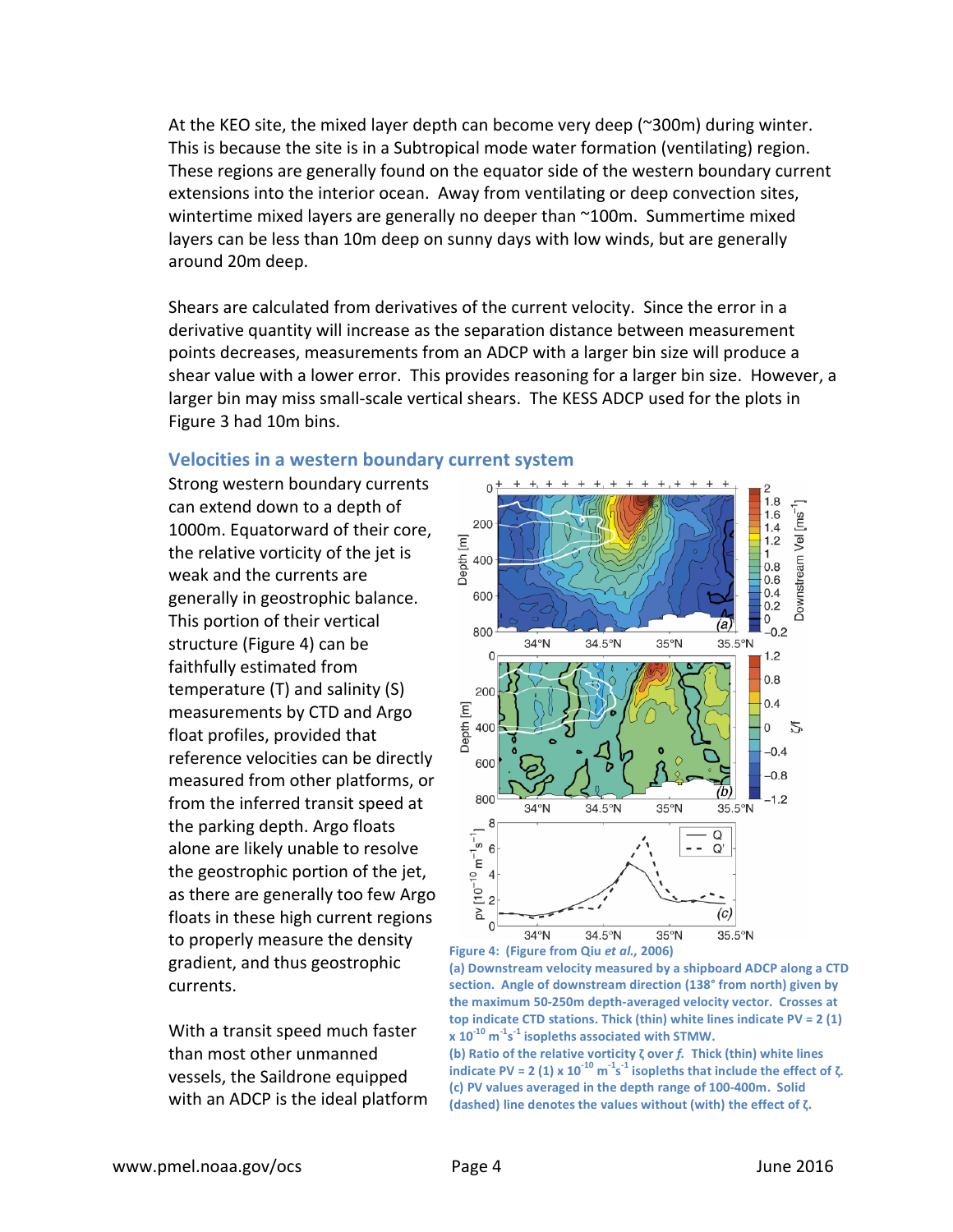to survey western boundary current regions. For investigating the relation between the currents and subtropical mode water thickness (white contours in Figure 4), the range of the ADCP should extend several hundred meters, ideally to 400m.

### **Mesoscale and Submesoscale flows**

Ocean currents, especially the western boundary currents, are dominated by mesoscale eddies and meanders on scales of tens to hundreds of kilometers. These eddies and meanders are important in advecting heat and lifting the thermocline, pycnocline and nutricline. However, the relatively small vertical velocity of their geostrophic currents limits their role in vertical exchange of heat and tracers.

On the poleward side of the western boundary currents, the flows become more ageostrophic, as indicated by the large ratio of relative vorticity to the planetary vorticity in the upper 200m ( $\zeta$ /f > 0.7), shown in Figure 4b – 4c.

These ageostrophic currents are associated with submesoscale features (eddies, fronts, meanders and filaments) at horizontal scales of hundreds of meters to tens of kilometers. They are dynamically coupled with strong shears of larger scale currents and buoyancy fields, the mixed layer, and the overlying air-sea fluxes.

These submesoscale flows play an important role in biogeochemical processes, because of the large vertical velocity induced by strong divergence and convergence of the flows. Submesoscale eddies can occur in any part of the ocean, but are reenergized by air-sea fluxes and lateral buoyancy gradients.

Much of our knowledge about submesoscale features is based on high-resolution numerical models. Direct observations of these features are challenging, due to their small size, and quick development. To effectively measure these submesoscale processes, the Saildrone ADCP will need to measure the upper 200-300m, with vertical bins of 4-8 m, and a horizontal resolution of 1km.

#### **Coastal currents**

For the PMEL EcoFOCI project, the most important application of the surface ADCP measurements will be in the Chukchi Sea. (The Gulf of Alaska and Bering Sea have very high tidal currents). We would like to better understand variability in flow patterns on the Chukchi Shelf. The shelf is ~40-50m deep, with current speeds of 20-25cm/s and weak tides.

On the US side of the Chukchi Sea, there are two very different water types that flow north through Bering Strait. Nutrient-poor water flows along the Alaskan coast, and nutrient-rich Bering Shelf Water flows up the central channel. We would like to conduct repeat cross-shelf transects to examine the variability in these flow patterns. Our preference would be a 300 kHz system, with bottom-tracking and 4m bins (2m bins are preferred, if possible).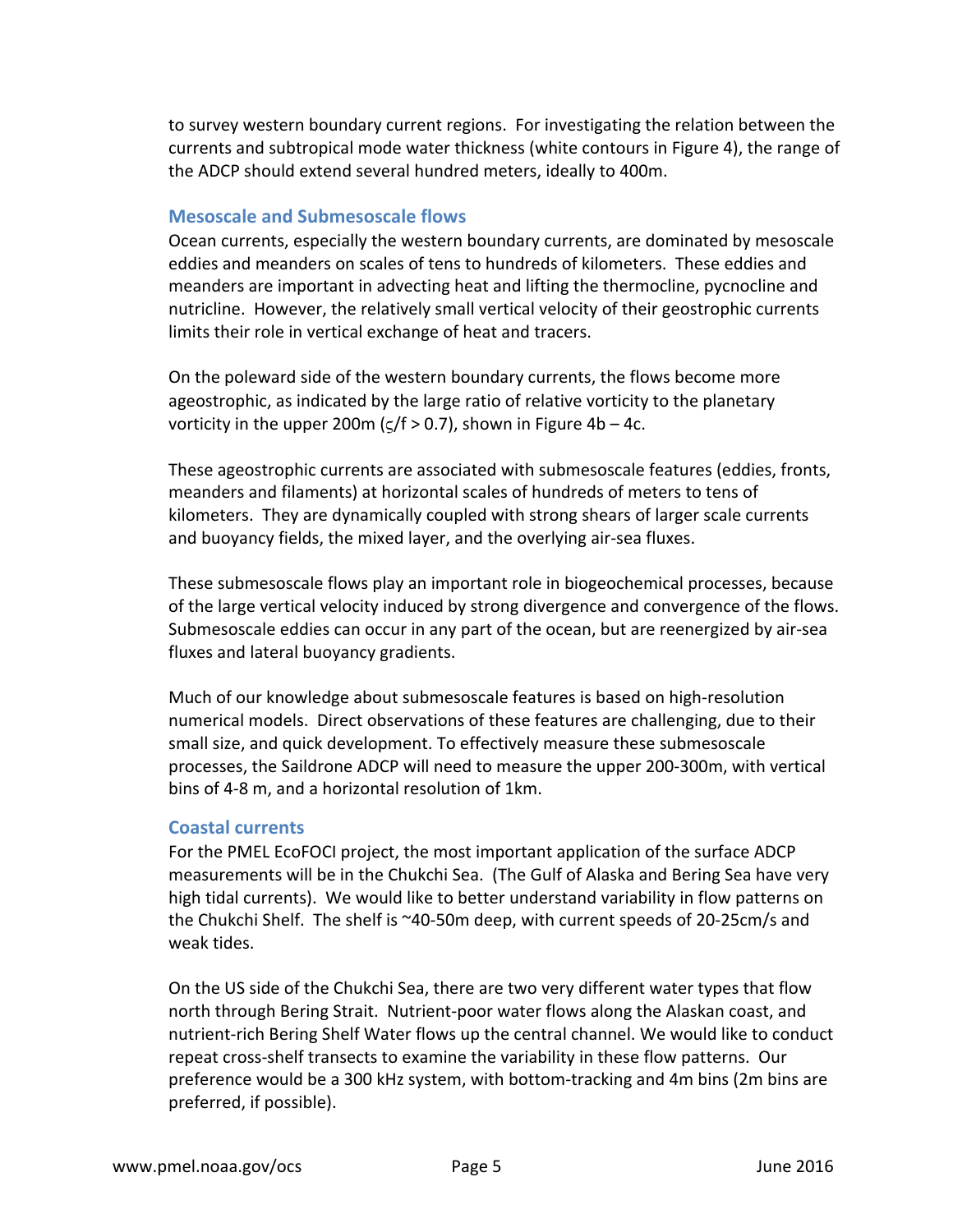### **Langmuir Circulations**

Near the NOAA Station Papa surface mooring, our UW APL partners have a waverider surface mooring. The waverider is used to monitor wave properties, in order to better understand the influence of waves on the upper ocean mixed layer. In particular, they want to see how waves set up Langmuir circulations that can cause increased turbulence. For this purpose, an ADCP that can measure with high vertical and temporal resolution is most important.

### **Recommendations**

The goal of this report is to determine the required parameters for an ADCP on a Saildrone. Ideally, the Saildrone ADCP will have the following capabilities:

**Range:** 300m **Top Bin Depth:** 2m **Minimum Bin Size: 1m Maximum Bin Size: 10m Horizontal (Temporal) Resolution:** 1km **Measurement Accuracy: 2cm/s** 

Since technology limitations may not allow full implementation of the ideal ADCP measurement capabilities on a Saildrone, some prioritization is required. Priorities may vary by project and mission, as detailed below.

### **Project Priorities**

For Tropical Pacific Observing System (TPOS) applications, it is most important to resolve the near-surface currents, which can have strong near-surface shears. An optimal bin **size is 4m, with a minimum range of 80m.** 

The TPOS bin size and range parameters would also be acceptable for the EcoFOCI group's work in the Chukchi Sea. The shelf there is  $\sim$ 40-50m deep, so optimizing bin size over instrument range is acceptable. Bottom tracking along the shelf would be useful.

University partners who are investigating surface processes, such as currents associated with waves, require a small ADCP bin size as the highest priority.

For work in western boundary current regions, optimizing the range at the cost of bin resolution is acceptable. A range of 200-300m is desirable, even if it is at the cost of increasing the bin size to 8-10m. We hope to organize a field program in the KEO region for 2018. This is not yet funded.

The accuracy of most ADCPs and current meters is marginal for resolving many of these current structures in a single profile. To achieve the necessary accuracy, some amount repeat sampling and averaging will be necessary.